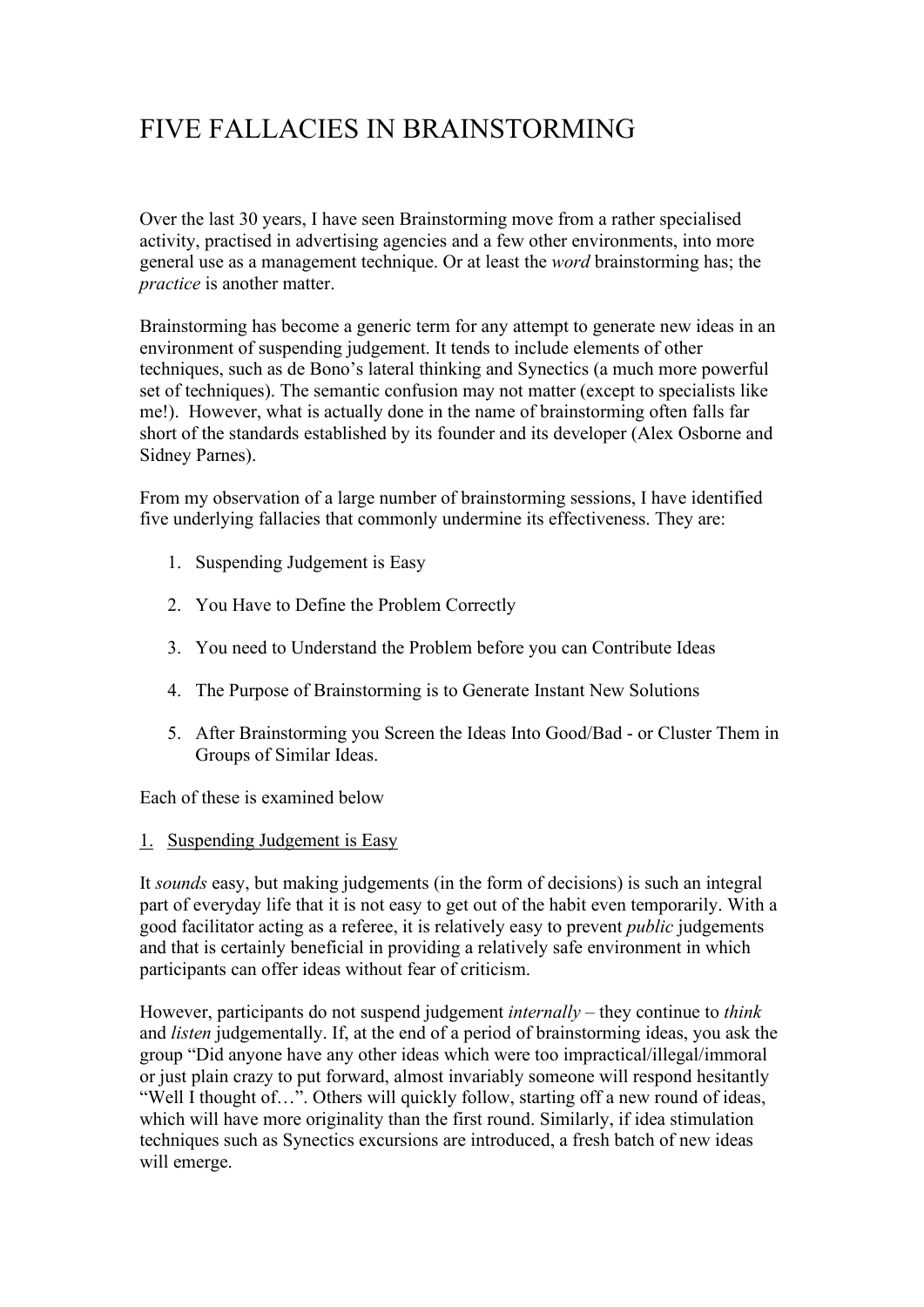People tend to assume that they should only offer sensible ideas, but these are unlikely to be new. They are known to be sensible because they have been tried before and therefore cannot be new! As Einstein says, "if at first an idea is not absurd, there is no hope for it".

Of course there may be situations where a known solution can be transferred from one member of a group who knows it to another who does not – and this can be useful – but this is more in the realm of advising than idea generation.

#### 2. You Have to Define the Problem Correctly

This is true when tackling a closed-ended problem (a 'deviation from the norm' as Kepner and Tregoe describe it) to which there is a known solution. If the car will not start and you want to get it going, you need to find out whether the problem is lack of fuel, faulty connections, flat battery, dirty spark plugs, etc. Once the problem has been identified, the solution is usually obvious.

However, in open-ended situations, where the objective is to create a *new solution*, it is inappropriate to seek to identify a correct definition (which is essentially a judgmental activity, in conflict with the suspending judgement principle of brainstorming). Instead, it makes sense to brainstorm alternative views of what the problem *might* be and generate ideas to solve any or all of them.

De Bono's story of the problem of waiting times in the lobby of a multi-storey office block is a case in point. Engineers were trying to speed up the lifts or re-program them to increase the throughput. After a large mirror was installed on one wall, complaints about waiting times ceased. With hindsight, it could be said that the *real*  problem was not the waiting time but the boredom, which was relieved by the mirror! But that could not be known in advance of the experiment.

## 3. You need to Understand the Problem before you can Contribute Ideas

The perceived need to understand the problem stems from the urge only to contribute 'good' ideas. It is another facet of the tendency to make internal judgements and filter out any ideas which might attract criticism or ridicule.

However, the whole purpose of suspending judgement is to open up the topic to *all* ideas – by definition, there are no good or bad ideas in an idea generation session run under brainstorming conditions. An *approximate* understanding of the problem is all that is needed to trigger *approximately* relevant ideas, all of which have the potential to open up new lines of thought, which may develop, ultimately into feasible, attractive and new solutions.

The initial briefing on the problem is intended to trigger ideas, not to bring the participants to the same understanding as that of the problem owner. If they see the problem in the same way, they are less likely to produce ideas that are new to the problem owner – a different perspective is an asset not to be wasted.

The attempt to understand the problem 'correctly' usually takes the form of a series of questions to the problem owner. Like any interrogation, it can become uncomfortable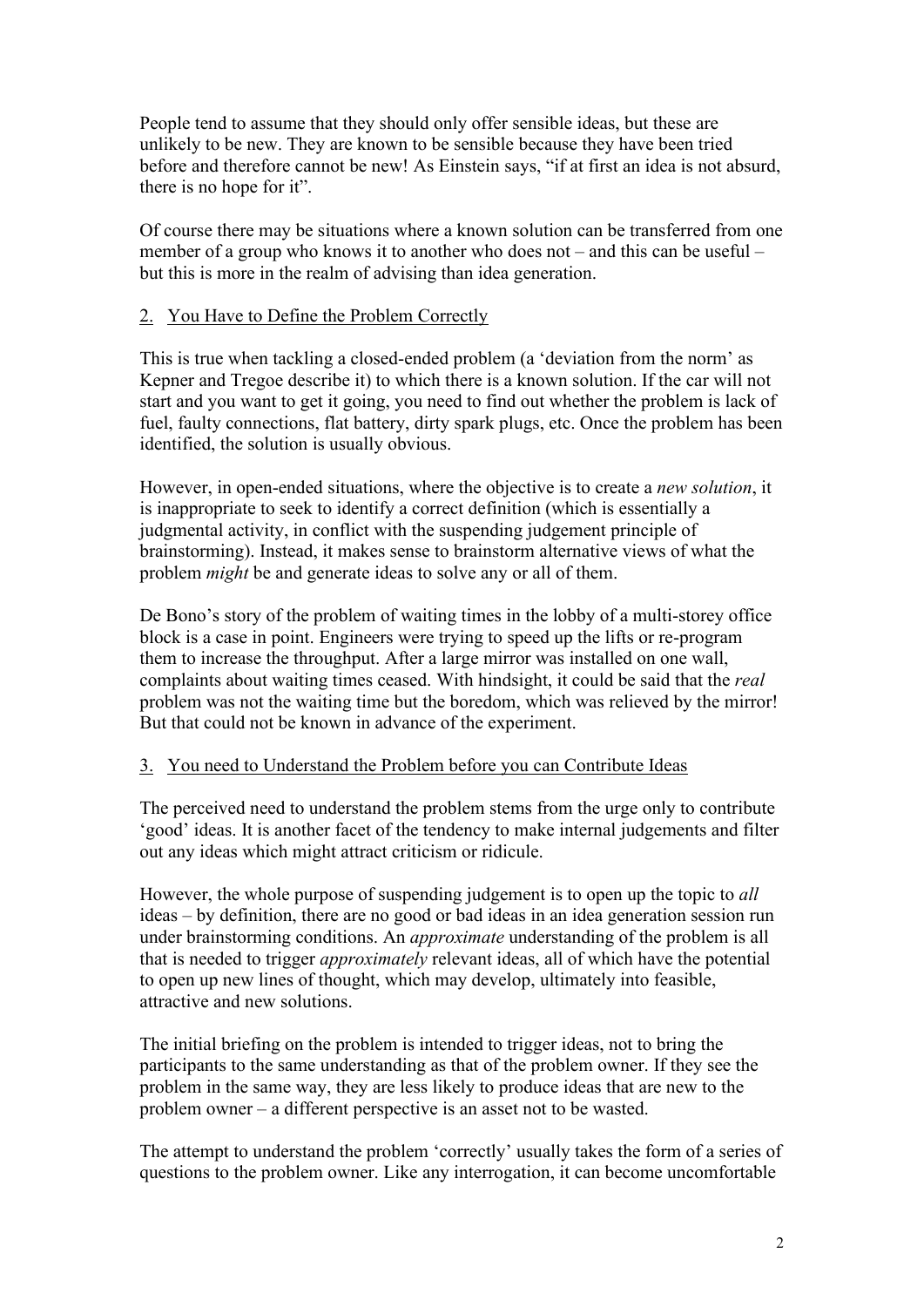for the person on the receiving end of the questions (even though they may be intended helpfully). The questions often mask ideas, as participants try to protect themselves from potential criticism or rejection of their ideas, by checking in advance that the idea is feasible.

#### 4. The Purpose of Brainstorming is to Generate Instant New Solutions

New solutions are the *ultimate* objective of brainstorming. *Instant* new solutions can happen, but they are very rare – like a hole-in-one in golf. Sometimes, as noted above there can be a transfer of a *known* solution from one person to who knows it to another who does not, but that should not require a brainstorming session.

The assumption that instant new solutions are required has the effect of restricting the flow of ideas – participants are reluctant to voice any idea unless they feel it might be a solution.

New solutions are usually 'grown' from a starting idea that is no more like the finished article than a caterpillar looks like a butterfly, or a seed looks like a plant.

## 5. After Brainstorming you Screen the Ideas Into Good/Bad - or Cluster Them in Groups of Similar Ideas

This practice is another facet of the belief that it is possible to brainstorm instant *new* solutions. Though possible, it is very unlikely. So the screening process is likely to yield a short-list of good ideas, which turn out not to be new. It is hardly surprising, since the 'good' ideas are those that are known to work – by definition, not new! And the end result is disappointment with brainstorming: "we generated all those ideas and at the end of the day we didn't get anything new"

The alternative is to view the brainstormed ideas not as end points but as starting points for the exploration of new avenues (they are called Springboards in Synectics and it is a good metaphor for a taking-off point). The selection of which avenues to explore is not a logical but an intuitive choice – there is no way of knowing in advance where a new avenue will lead to (because it is *new* and therefore there is no past data to work with)

So the criteria for selection are newness and appeal – if it feels good, pursue it. Bill Gordon, co-founder of Synectics, calls it the 'hedonic response', that pleasurable feeling of "I think I might be on to something here". The choice is followed by the Synectics process of Idea Development, in which ideas are evaluated constructively in terms of what is attractive about them and how they need to be improved or replaced to move them towards a solution. (A full description is given in the Innovators Handbook, pp. 60-67)

The practice of clustering ideas into groups of similar ideas (often using post-it notes) is similarly an attempt to introduce logic and order into what is essentially an intuitive and possibly disorderly process. It has the further disadvantage of burying potentially news ideas in a generalised cluster of ideas in the same area ('new wine in old bottles'). Sometimes newness is achieved by breaking down existing categories